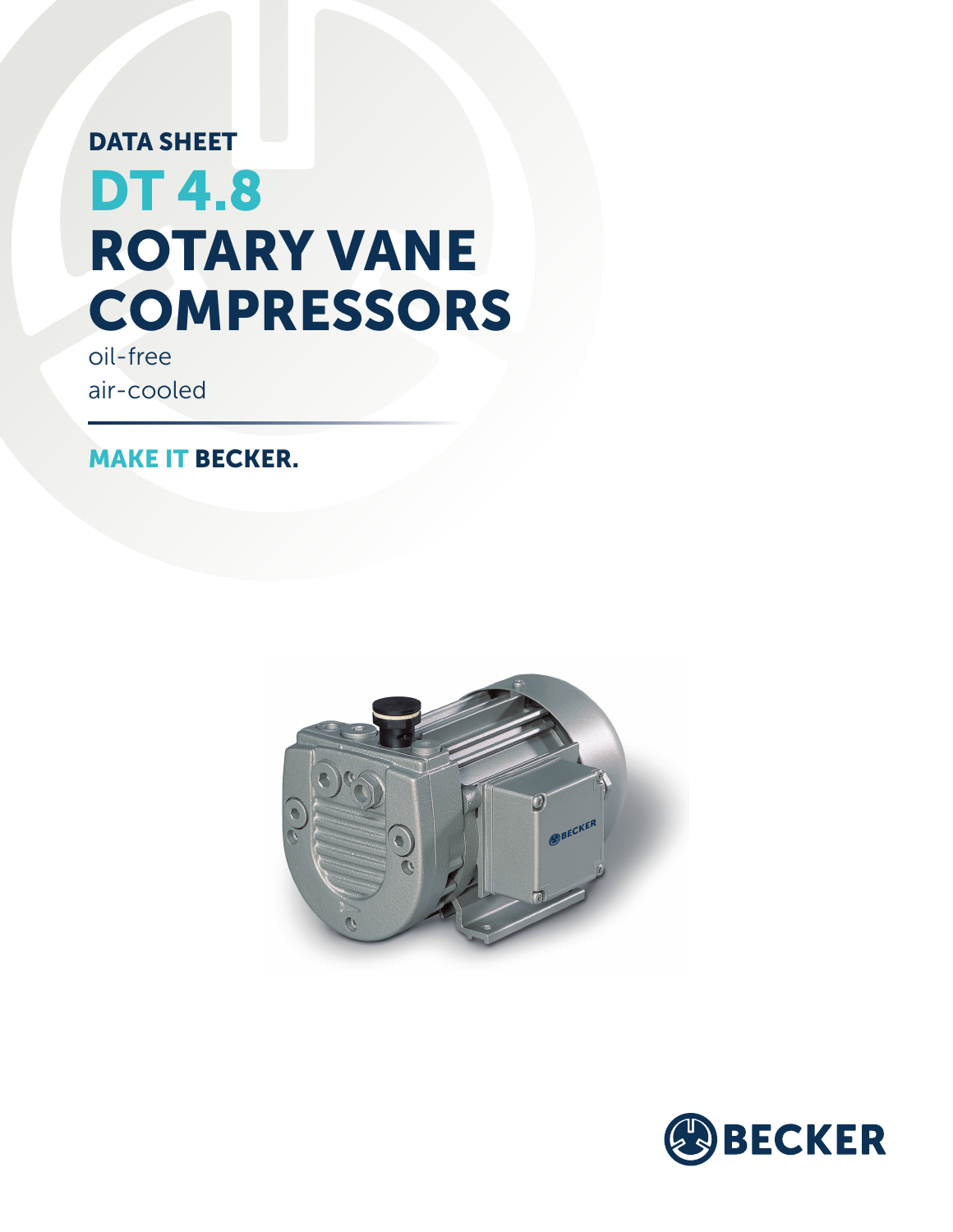





- P1 (P2) Pressure connection (G3/8)
- P3 (P4) Pressure regulating valve
- V1 (V2) Air nozzle
	- (XX) Alternative
		- **\*** The size and position of the capacitor can change with changed voltage / frequency.
		- Including integrated suction air filter
		- **•** The motor illustration may vary
		- **▪** Dimensions in inch

| <b>Motors</b> |                               | inch         |              |                          |     |     |          |     |     |       |       |                          |     |     |      |     |
|---------------|-------------------------------|--------------|--------------|--------------------------|-----|-----|----------|-----|-----|-------|-------|--------------------------|-----|-----|------|-----|
|               | $\overline{t}$ $\overline{t}$ | $\mathsf{a}$ | $\mathsf{b}$ | $\mathsf{C}$             |     |     | de f g / |     |     | h i k |       | m                        | n   |     |      |     |
| $3\sim$       | 01                            | 7.1          | 9.9          | $\overline{\phantom{a}}$ | 5.6 | 4.0 | 3.3      | 5.8 | 5.5 | 2.8   | 4.0   | $\qquad \qquad -$        | 4.4 | 5.4 | 0.27 |     |
|               | $3 \sim 02 + 03$              | 6.8          | 9.2          | $\qquad \qquad -$        | 4.9 | 3.9 | 2.7      | 5.5 | 5.2 | 2.5   | 3.7   | $\overline{\phantom{0}}$ | 3.9 | 4.6 | 0.24 | 7.8 |
| $1$ ~         | - 01                          | 6.8          | 10.0         | $\approx 3.7$            | 4.9 | 4.6 | 3.5      | 5.5 | 5.2 | 2.5   | - 3.7 | 5.6                      | 3.9 | 4.6 | 0.24 | 7.8 |

|            | Blast air rate          |      | Pressure    | <b>Emission sound</b><br>pressure level <sup>1)</sup> | Weight<br>incl. motor <sup>2)</sup> |                |
|------------|-------------------------|------|-------------|-------------------------------------------------------|-------------------------------------|----------------|
| <b>CFM</b> |                         |      | <b>PSIG</b> | dB(A)                                                 | lbs                                 |                |
| 50 Hz      | 50 Hz<br>60 Hz<br>60 Hz |      | 50 Hz       | 60 Hz                                                 |                                     |                |
| 4.7        | 5.6                     | 14.5 | 14.5        | 58.0                                                  | 61.5                                | $\approx$ 20.9 |

 $1)$  According to DIN EN ISO 3744 (KpA = 3 dB(A)), 39.4 inch distance, at medium load, both connection sides piped

<sup>2)</sup> Depending on the motor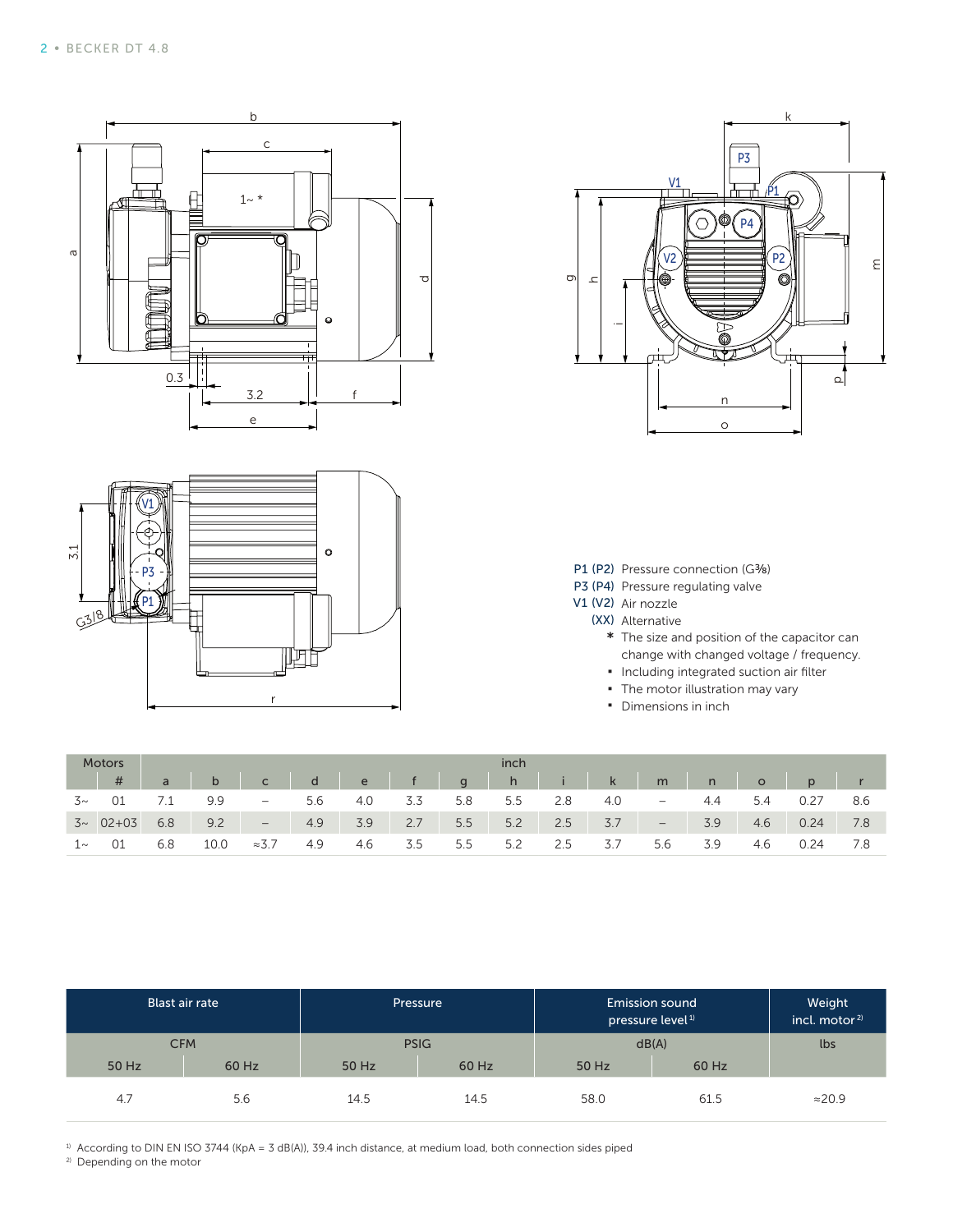| $3~M$ Motor |       |                             |                 |      |                |     |                             |       |         |                |                               |
|-------------|-------|-----------------------------|-----------------|------|----------------|-----|-----------------------------|-------|---------|----------------|-------------------------------|
| #           | 50 Hz |                             |                 |      |                |     |                             | 60 Hz | Version |                |                               |
|             | hp    | $\vee$                      |                 | rpm  | $\overline{A}$ | hp  | V                           |       | rpm     | $\overline{A}$ |                               |
|             |       |                             |                 |      |                | 0.6 | Δ265/Y460                   | IE3   |         | 3515 2.13/1.23 |                               |
| 01          | 0.5   | Δ230/Y400                   | IE <sub>2</sub> | 2920 | 2.30/1.33      | 0.5 | Δ230/Y400                   | IE3   | 3480    | 1.90/1.10      | IP55 • ISO F • bimetal        |
|             |       |                             |                 |      |                | 0.6 | ∆208/Y360                   | IE4   |         | 3455 1.90/1.10 |                               |
| 02          | 0.5   | $175 - 260/$<br>$300 - 450$ |                 | 2800 | 2.35/1.35      | 0.6 | $202 - 300/$<br>$350 - 520$ |       | 3150    | 2.40/1.40      | $IP54 \cdot ISOF$             |
| 03          | 0.5   | $175 - 260/$<br>$300 - 450$ |                 | 2800 | 2.35/1.36      | 0.6 | $202 - 300/$<br>$350 - 520$ |       |         | 3150 2.40/1.40 | UL • CSA<br>$IP54 \cdot ISOF$ |

| $1 -$ Motor |       |              |      |     |     |              |         |     |                                         |  |  |
|-------------|-------|--------------|------|-----|-----|--------------|---------|-----|-----------------------------------------|--|--|
| #           | 50 Hz |              |      |     |     | 60 Hz        | Version |     |                                         |  |  |
|             | hp    |              | rpm  | A   | hp  |              | rpm     | A   |                                         |  |  |
| 01          | 0.5   | $230 + 10\%$ | 2700 | 3.9 | 0.6 | $230 + 10\%$ | 3200    | 3.4 | IP54 • ISO F • bimetal<br>10 µF (450 V) |  |  |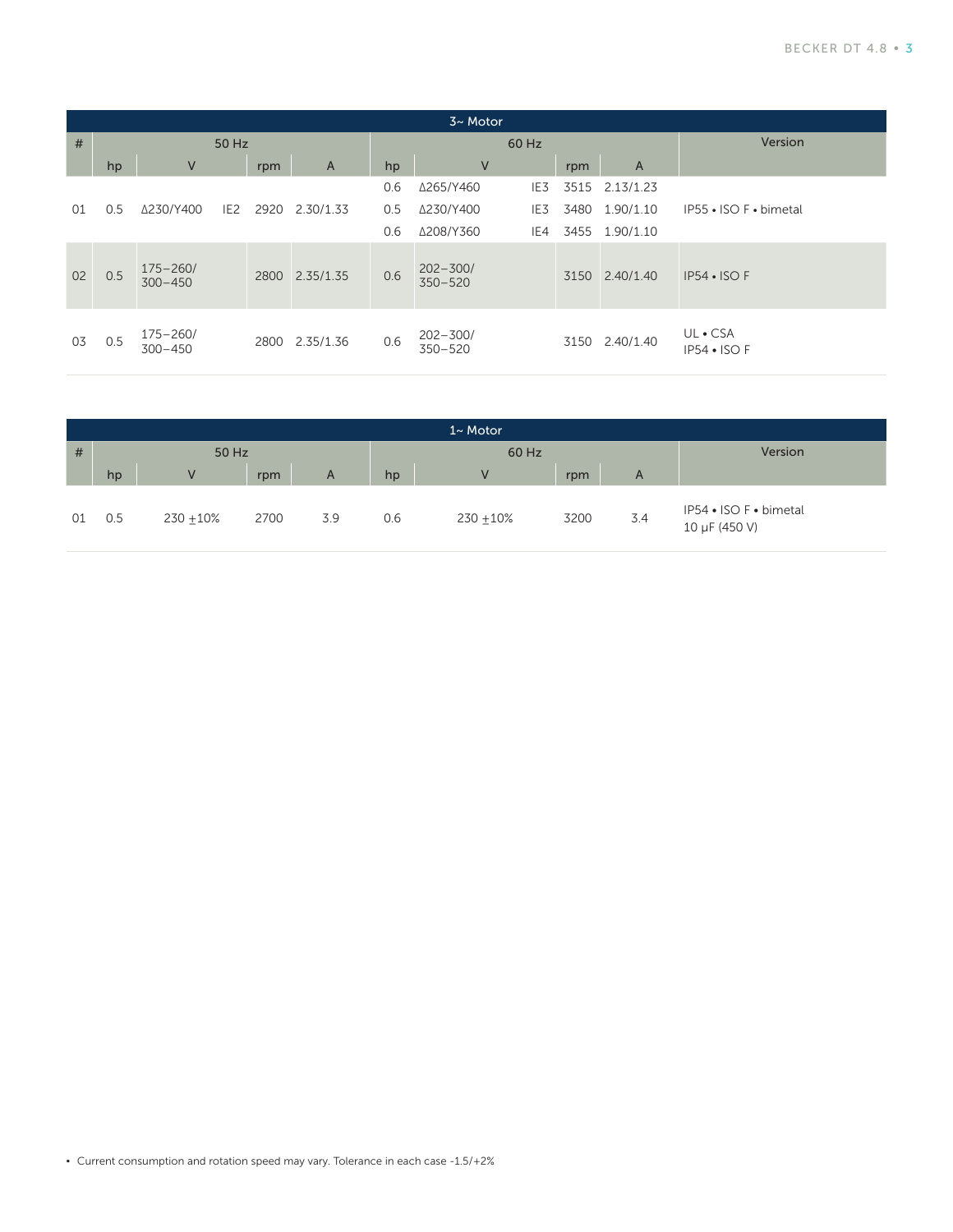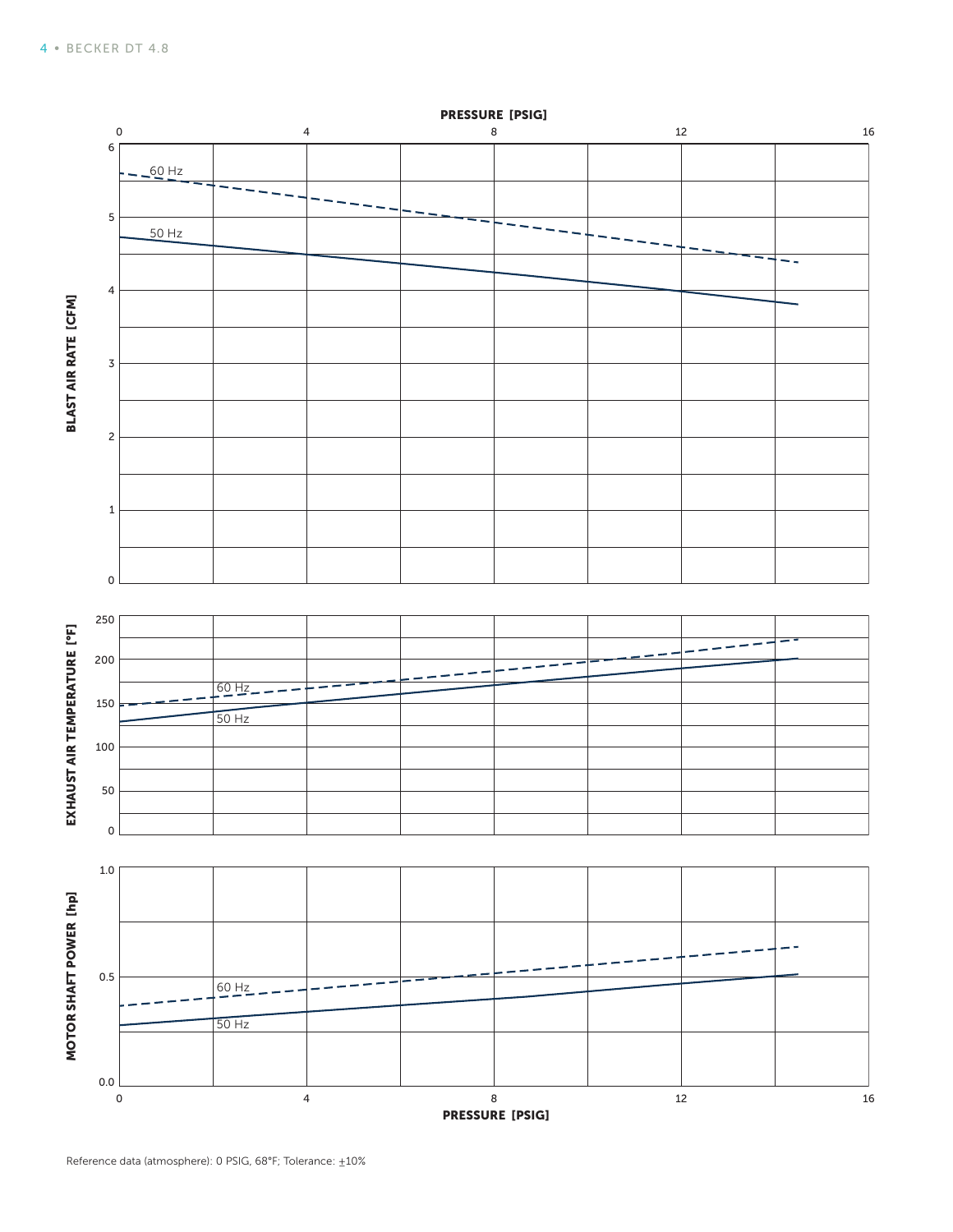#### VARIANTS AND ACCESSORIES  $+$

#### DT 4.8/0-28

**▪** with handle



### PEDESTAL ADAPTER T4.8-0-24.1

- **▪** for DT 4.8 with IE motor for replicating the pedestal bore pattern of the wide range motor
- **▪** order number: 57040027200
- **▪** scope of delivery: - 2 pedestal adapters
- 4 rubber buffers with threaded pins M6
- 4 nuts M6
- 4 hexagon socket screws M6x25
- 8 washers





- 1 pedestal dimension of IE motor
- 2 corresponds to pedestal size of wide-range motor

<sup>1)</sup> See separate data sheet

**▪** Dimensions in inch – For other dimensions, see the figure on page 2.